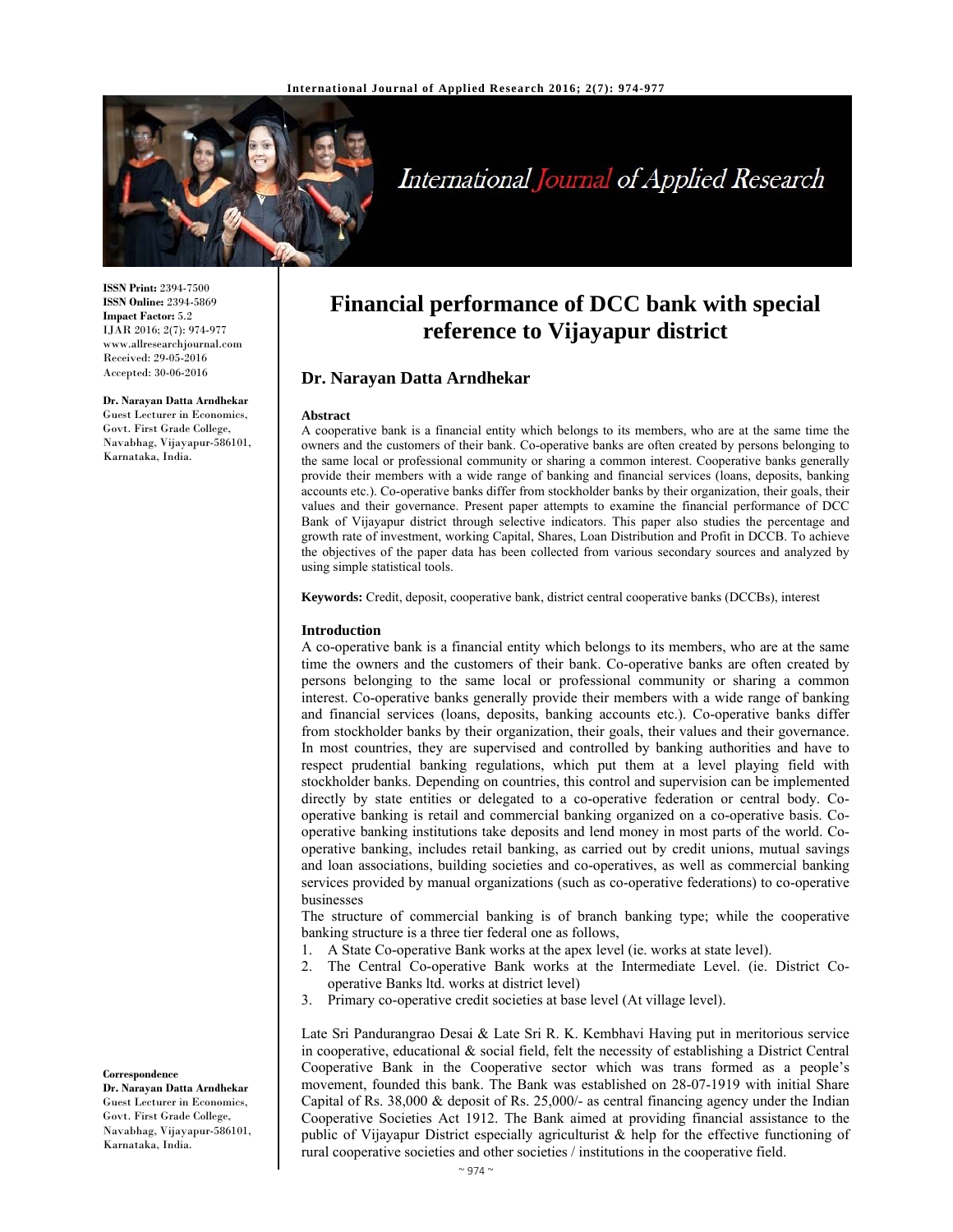The NABARD has rewarded the Bank as "Best Performing" Bank in the country under dry land/rained category and awarded 3rd National level prize during 1999-2000. The area of Operation extends to the whole of Vijayapur district. The district comprises of 644 villages & 5 Talukas. The bank has 28 branches throughout the district with its Head Office in Vijayapur city. The objective of the study to examine the financial performance of DCC Bank of Vijayapur. Methodology describes the research route to be followed to achieve the objectives of the paper data has been collected from various secondary sources like a) Annual Report of Bank b) Manual of instruction on loans and advances c) Books d) Articles and Research Paper e) Internet and analyzed by using simple statistical tools of analysis used and pattern of deducing conclusion.

## **About the Bank**

- 1) It was established in 1919.
- 2) It is a co-operative bank.
- 3) D.C.C. means (District central co-operative bank).
- 4) The area of operation at that time was undivided Vijayapur district.
- 5) The bank bifurcated on  $28<sup>th</sup>$  Feb 2003.
- 6) The area of operation of the existing bank restricted to newly Vijayapur district with effect from 1<sup>st</sup> March 2003.
- 7) The main branch is in Vijayapur city. In Vijayapur district there are 644 villages & 5 talukas are here.
- 8) There are 28 branches throughout Vijayapur district.
- 9) There are 746 co-operative credit societies they got their membership. In that 242 are primary Co-operative credit society & the bank except the membership & nominations.
- 10) The bank will accept 4 types of membership. a) State government. b) Co-operative society in Vijayapur district. C) Associate members (both individual & other than co-operative societies).
- 11) Co-operative means it is voluntary association of person who join together to safe guard their interests.
- 12) It is based on the principles of mutual self-help quality democracy & freedom.
- 13) Pandurang Desai started bank Vijayapur.
- 14) They started bank with Rs. 38,000 share capital &Rs. 25,000 as deposit.
- 15) In the board of Director there are 13 members.
- 16) Elected members ------09. 17) Ex officio members -----  $02.$
- 17) Representative of apex bank -----01.
- 18) State Government nominee----04.
- 19) Period of Board of management is 5 years.
- 20) Board of Directors elects President & Vice-President.
- 21) The period of President & vice-president is 1term-2.5 years  $& 2$  terms  $-2.5$  years.

The following table 1 explains that particular and year wise financial performance of DCC Bank Vijayapur since 2010- 11 to 2014-15, this percentage indicates the difference between target and achievement of DCC bank.

**Table 1:** Financial Performance of D C C Bank, Vijayapur since 2010-11 to 2014-15

| <b>Particulars</b>     | 2010-11 | 2011-12 | 2012-13 | 2013-14 | 2014-15 |
|------------------------|---------|---------|---------|---------|---------|
| <b>Shares</b>          | 91.30   | 88.59   | 93.22   | 96.49   | 89.75   |
| Funds                  | 96.99   | 92.65   | 101.13  | 104.45  | 98.33   |
| Deposits               | 90.60   | 89.83   | 87.26   | 84.86   | 85.69   |
| <b>Borrowing Loans</b> | 88.88   | 83.00   | 86.77   | 88.84   | 93.70   |
| Liabilities            | 73.91   | 90.90   | 94.21   | 86.93   | 94.97   |
| Balance Loans          | 94.03   | 86.79   | 90.52   | 88.55   | 87.12   |
| Loans Distribution     | 88.57   | 91.34   | 89.65   | 89.41   | 88.92   |
| Working Capital        | 90.63   | 88.75   | 90.05   | 88.58   | 87.81   |
| Profit                 | 77.89   | 83.42   | 66.26   | 67.63   | 81.69   |

**Source:** Annual Report 2010-11 to 2014-15

The financial performance like target was not reached at every year except 2012-13 & 2013-14 which comes under fund mobilized i.e, 101.13% & 104.45%. Other hand achievement always lacking behind the target at every items in general profit in particular heights 104.45% of achievement has been achieved in funds during 2013-14 and lowest 66.26%, and 67.63% in profit during the year 2012- 13 & 2013-14 followed by 73.91% in reserves in the year

2010-11. On the Basis of above Table if can be concluded that target has not been reached it shows that bank is not working properly in the financial matter due to lack of in efficiency of administrations recovery of loan, generation of funds & distribution of fund, awareness of the people etc.

Year wise total percentage of financial performance of DCC Bank, Vijayapur since 2010-11 to 2014-15 is shows in table no. 2.

**Table 2:** Year wise Total Percentage of Financial Performance of DCC Bank

| <b>Particulars</b>     | 2010-11 | 2011-12 | 2012-13 | 2013-14 | 2014-15 | Total |
|------------------------|---------|---------|---------|---------|---------|-------|
| <b>Shares</b>          | 15.52   | 16.28   | 20.55   | 21.27   | 26.38   | 100   |
| Funds                  | 18.03   | 18.1    | 19.76   | 21.64   | 22.46   | 100   |
| Deposits               | 12.99   | 15.45   | 18.19   | 24.33   | 29.04   | 100   |
| <b>Borrowing Loans</b> | 12.2    | 14.37   | 26.94   | 17.18   | 29.31   | 100   |
| Liabilities            | 8.53    | 14.3    | 24.7    | 25.08   | 27.39   | 100   |
| Balance Loans          | 14.85   | 15.48   | 20.29   | 20.75   | 28.63   | 100   |
| Loans Distribution     | 12.73   | 18.29   | 21.12   | 18.96   | 28.91   | 100   |
| Working Capital        | 13.15   | 15.39   | 21.39   | 22.06   | 28.01   | 100   |
| Profit                 | 21.88   | 17.57   | 18.61   | 19      | 22.94   | 100   |

**Source:** Annual Report 2010-11 to 2014-15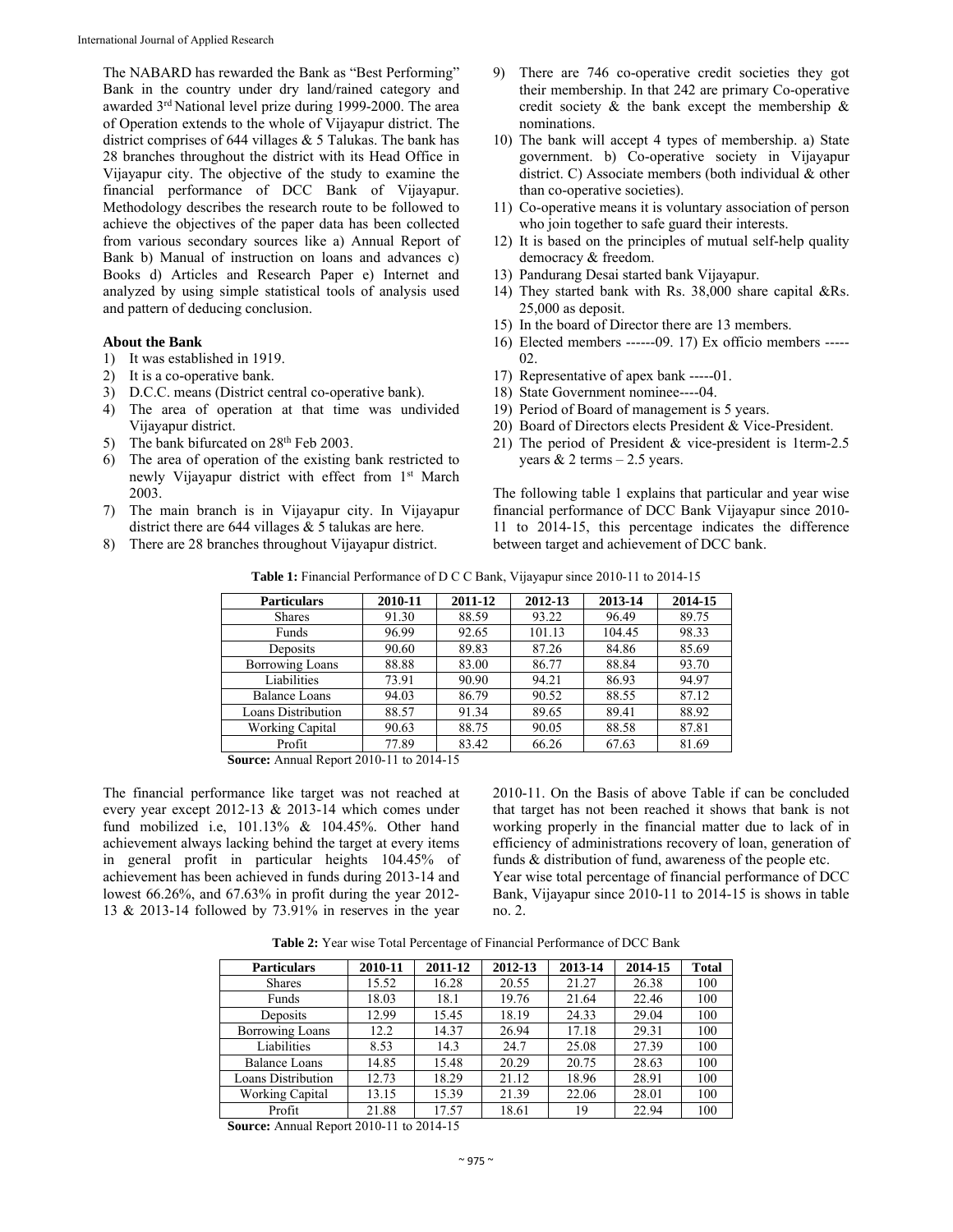The total percentage shows that yearly distributed out of total percentage it may be calculated particular year to total sum, the highest percentage recovered among all items 2014-15 compared to four years there is low percentage in 2010-11 period. Followed by 2011-12 the highest percentage in 2014-15 that is 29.4% in Deposits followed by 29.31 in bank loan during some of period so which was lowest in 2010-11 in the same period loan distribution was very less. From above table so it is concluded that uncial two years the percentage particulars where very low so which have been increased more during 2014-15, So its shows that average percentage has been increased after 2012-13. On other hand it is positive indicator in financial performance among all items.

Table 3. Reveals that year wise growth rate of financial performance of DCC Bank, Vijayapur. Science 2010-11 to 2014-15.

| Particulars            | 2011-12  | 2012-13 | 2013-14  | 2014-15 |
|------------------------|----------|---------|----------|---------|
| <b>Shares</b>          | 4.90     | 27.56   | 4.64     | 32.93   |
| Funds                  | 0.38     | 9.18    | 10.45    | 4.56    |
| Deposits               | 18.98    | 21.10   | 47.24    | 36.23   |
| <b>Borrowing Loans</b> | 17.74    | 102.98  | $-79.91$ | 99.36   |
| Liabilities            | 67.72    | 122.01  | 4.35     | 27.18   |
| Balance Loans          | 4.22     | 32.42   | 3.11     | 53.03   |
| Loans Distribution     | 43.69    | 22.23   | $-16.99$ | 78.17   |
| <b>Working Capital</b> | 17.09    | 45.62   | 5.12     | 45.21   |
| Profit                 | $-19.67$ | 4.73    | 1.76     | 18.05   |

| <b>Table 3:</b> Year wise Growth rate of Financial Performance of DCC Bank |
|----------------------------------------------------------------------------|
|----------------------------------------------------------------------------|

**Source:** Annual Report 2010-11 to 2014-15

The highest 67.72% of growth rate was reserve followed by 18.98% in deposits and lowest 0.38% imp fund generation in the year 2011-12 in the same year there where negative growth rate that is -19.67% in profit on the other hand the growth rate of Bank loan & Reserves has bank increased tremendously that is 102.98% & 122.01% in the year 2012- 13 there is positive growth rate among all particulars during the same year, Negative rate can seen in bank loan that is - 79.91% in 2013-14 which was highest in previous year followed by -16.99% in loan distribution s, The growth rate in financial performance increased among all particulars during 2014-15 highest 99.36% growth rate was bank loan followed by 78.17% in loan distribution & lowest growth rate 4.56% in funds there was no negative growth rate in same year. It is summarize that growth rate financial performance is better for every year on the other hand there is always positive growth among all particulars except Bank loan, loan distribution and profit positive growth rate is good indicator for financial traction of DCC Bank, Vijayapur.

## **Weakness**

- High oriented cause due to excessive labor force.
- Low turnover of funds resulting in low profits.
- Defective marketing strategy lacks effective advertising and publicity.
- Needs updating with the times in terms of effective utilization of funds.
- R&D is not effective in as much as it has not made any brake through in new products & policies.
- The large proportion of the target area is formers. It has very few offers to general loans like house loans & other loans.
- Unskilled labor coupled with excess labor hampers profitability and Product lies under utilized

## **Findings and Conclusion**

The following are major findings of financial performance of DCC Bank, Vijayapur these are (1) Target has not been reached for every year there is a wide gap between target and achievement due to same problem, it may be Financial

management, Loan Distribution, Recovery Loan, Generation of Funds, etc. year wise average and percentage of particular has been increased after 2012-13 which is the positive indicator of financial transaction and the growth rate of financial performance is better during five year period 2010- 11 to 2014-15.

 It is point out that DCC Bank working in Such & good way which got award for 3 times concern to financial performance especially Vijayapur is one backward districts among 29 districts of Karnataka, DCC bank play very vital role at grass root level in general agricultural in particular which helps to Come up from financial problem particular agricultural formers that back bone of Indian economic if it works in the some directions there is no doubt if will become Nationalized Bank in future.

## **Suggestions**

- 1. The banks should adopt the modern methods of banking like internet banking, credit cards, ATM, etc.
- 2. The banks should plan to introduce new schemes for attracting new customers and satisfying the present ones.
- 3. The banks should plan for expansion of branches.
- 4. The banks should improve the customer services of the bank to a better extent.

## **Reference**

- 1. Andrew Campbell, Bank insolvency and the problem of non-performing loans, Journal of Banking Regulation, 2007, 25-45.
- 2. Bhaskaran R, Praful Josh P. Non-Performing Assets (NPAs) in Co-operative Rural Financial System: A major challenge to rural development, BIRD"s Eye View, 2000.
- 3. Chander Ramesh, Chandel Jai Kishan. Financial Viability of an Apex Cooperative Credit Institution-A Case Study of the HARCO Bank, Asia-Pacific Business Review. 2010; VI(2):61-70.
- 4. Chandra, Buddhadeb. Performance of Burdwan Central Co-operative Bank in the Development of the District (1988-89 to 1998-99), Finance India, 2006.